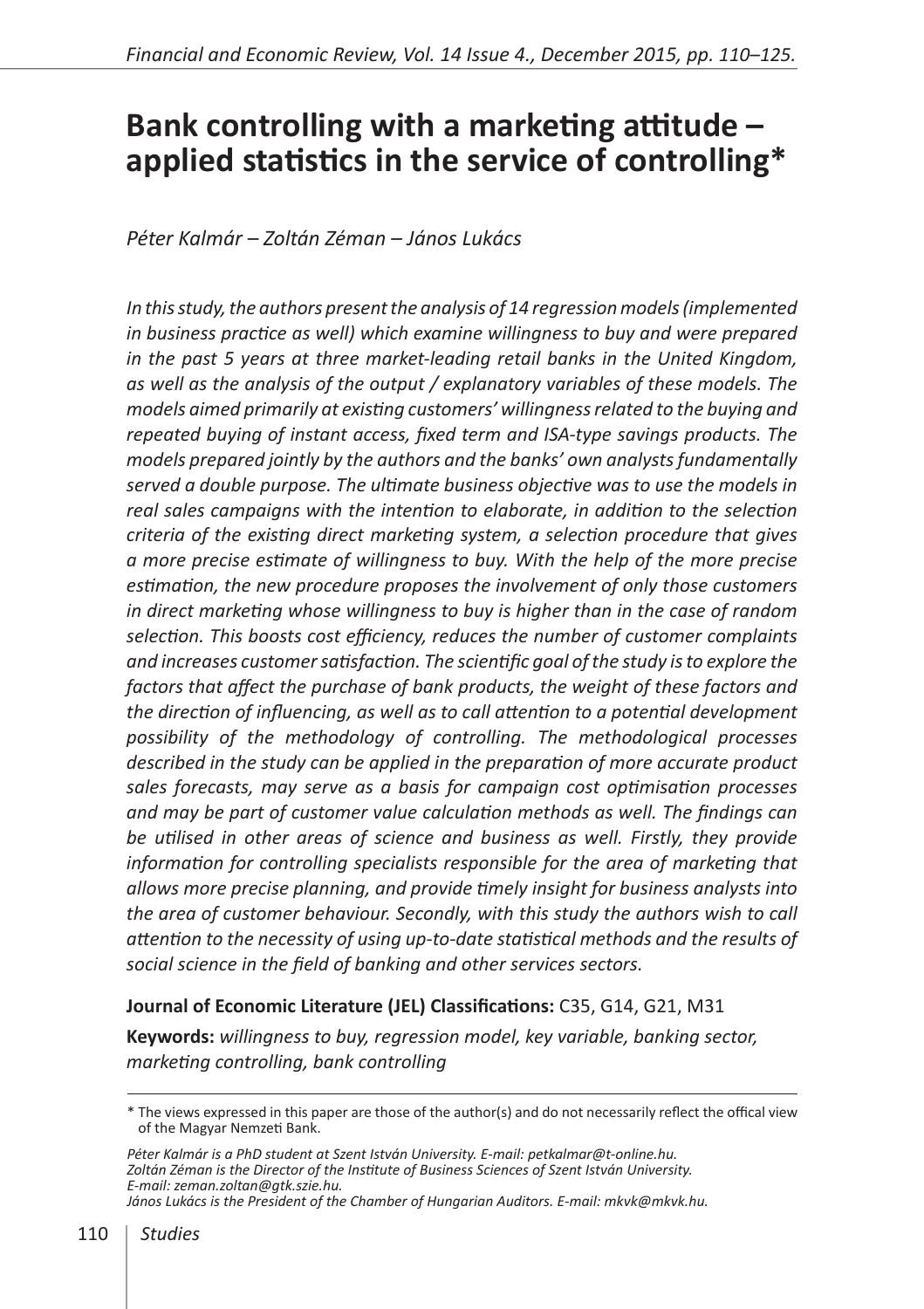## **1. Introduction**

The impact of the banking sector on the economy and society is indisputably significant. The changing macroeconomic environment of the past decade and the financial crisis that took place threw light upon the need for banks to be able to quickly react to changes in the external environment. Changes to the banking operations methods applied by West European banks have been seen in recent years. These modifications are implemented according to the bank business policy concept developed depending on the given economic environment and, of course, take place depending on the changes in macroeconomic factors, as a necessity. The reasons include the general deceleration in the demand for banking services, the strengthening competition aiming at private savings, now not only among banks, but, inter alia, among insurance companies as well, and also the growth in banks' operating costs, while there is a decline in transactions that ensure a rapid increase in business volumes and that used to be able to offset this rise in costs.

Following the crisis, the industry started to focus on reregulation, profitability, increasing efficiency and processes that create value for customers and investors. The achievement of these targets requires a logically designed, wide-ranging information system, the implementation and content background of which is provided by a well-designed controlling structure and system. At the same time, in addition to compiling an information basis that is tuned to various decisionmaking alternatives and contains relevant data, for decision-makers it has become necessary to redesign the planning system in a way to be able to follow the rapid changes in market conditions and thus to ensure the achievement of banks' strategic and operational objectives (*Zéman 2013*). Nevertheless, controlling cannot be considered a 'cure-all' method that is able to automatically guarantee the effectiveness of financial management. It is only conducive to decision-makers' awareness of responsibility and profitability, consequently resulting in consistent, purposeful and systematic decision-making at all levels of banking activity.

In order for financial institutions to be able to meet the new market and regulatory challenges, continuous development and innovation<sup>1</sup> are needed. This may mean the introduction of new products as well as the development of new methods and banking operations methods which increase cost efficiency and allow for more precise planning, in addition to increasing customer satisfaction and loyalty. We believe that the potential development possibility of the current controlling systems lies in the mapping and integration of the applied procedures of the various banking activities. The development of information technology allows

<sup>&</sup>lt;sup>1</sup> 'An innovation is the implementation of a new or significantly improved product (good or service), or process, a new marketing method, or a new organisational method in business practices, workplace organisation or external relations.' Source: OECD Oslo Manual, 3rd Edition, http://nkfih.gov.hu/szakpolitika-strategia/ archivum/oecd-oslo-kezikonyv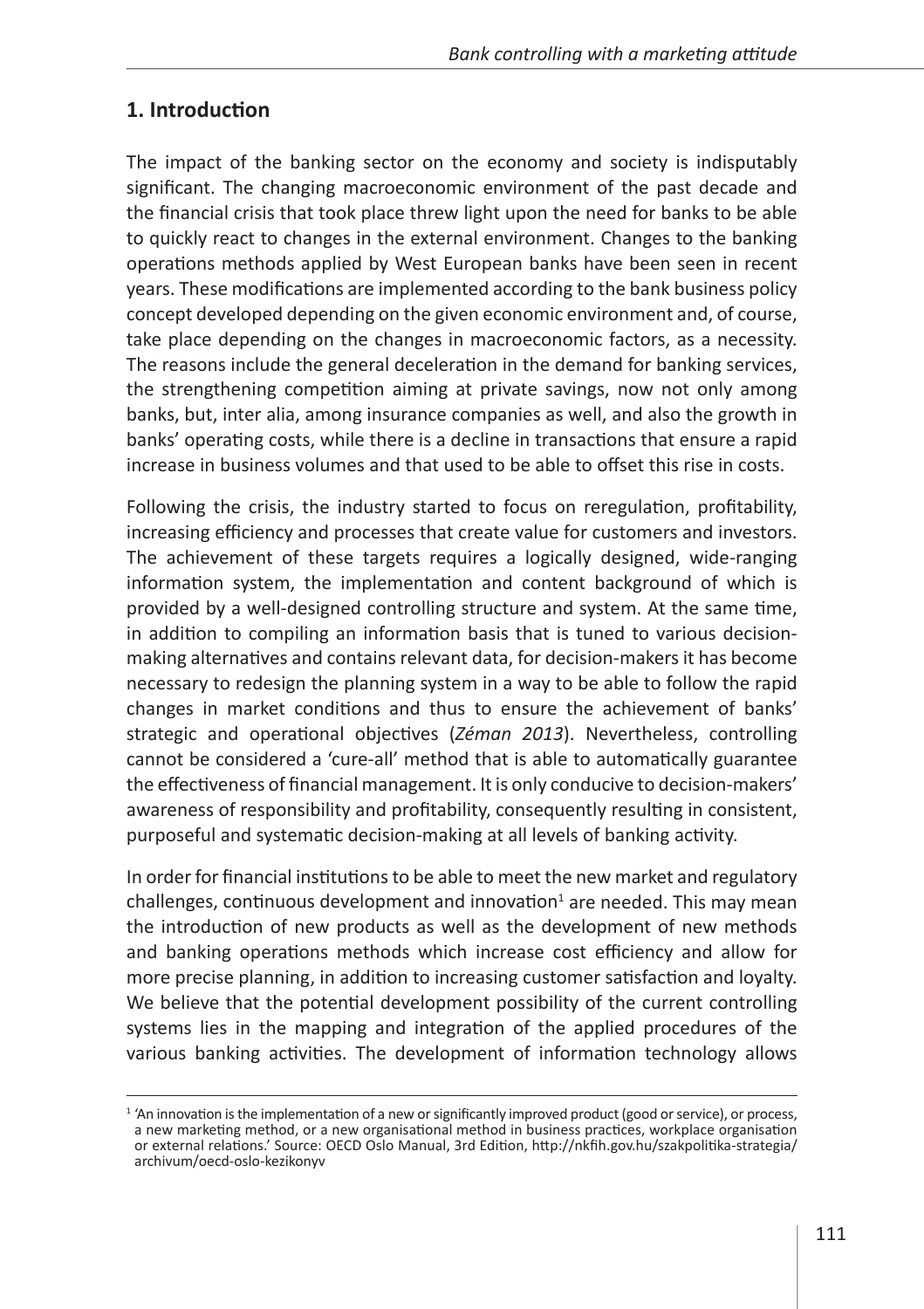the running of complex algorithms on extensive databases, which, in addition to a number of other benefits, facilitates more accurate forecasting, income and cost planning as well as cost management. Take, for example, the scoring models, which examine the risk of customers becoming insolvent. Although the primary objective of these methods is related to the given banking function (to the reduction of bank risks in this example), both the methodology and the results may improve the planning and analysis functions of the management controlling system via more accurate forecasting; in addition, they contribute to banks' more efficient cost management (e.g. with the help of more accurate forecasts of collection charges) (*Oravecz 2007*).

The deviation of bank controlling from the standard controlling methodology is determined by the individual tasks of banks' value creation processes and their products as well as by the banking transactions (payment transactions, lending, capital investment etc.). Accordingly, in view of its nature, bank controlling performs its management tasks for the bank as a whole by integrating two welldefined partial areas, i.e. the controlling tasks of the bank's internal operation and the services (*Zéman 2013*). This integration can only be achieved by connecting the planning, plan–fact deviation analysis and information provision functions of the controlling subsystems functioning with the bank's organisation (cost controlling, profit controlling and financial controlling). Consequently, the stance of bank controlling is twofold: controlling tasks that guarantee the bank's internal operational security and customer controlling tasks between the bank and its clientele.

This study examines a potential connection point of the simultaneous application of the performance-oriented controlling approach and efficient market-oriented marketing. The starting point of the analysis is constituted by the customer relationship management ('propensity') models, which are applied in Western banking practice in an increasingly widespread manner and examine customers' buying potential. Unlike before, instead of all customers or a group of customers selected on the basis of only a simple system of criteria, in the various marketing campaigns these models target only the really potential customers. This is advantageous for both the customer, who receives only the advertisements and publicity materials that are relevant for him, and for the bank, because the use of the models allows the attainment of a higher cost efficiency level. Major enterprises and financial institutions, which have large staff of analysts and data of adequate quantity and quality, set up the models that examine customers' willingness to buy within the framework of their regular risk analysis and customer relationship management (CRM) activities. Although these methods are used by the major credit institutions in Hungary as well, the organisations operating in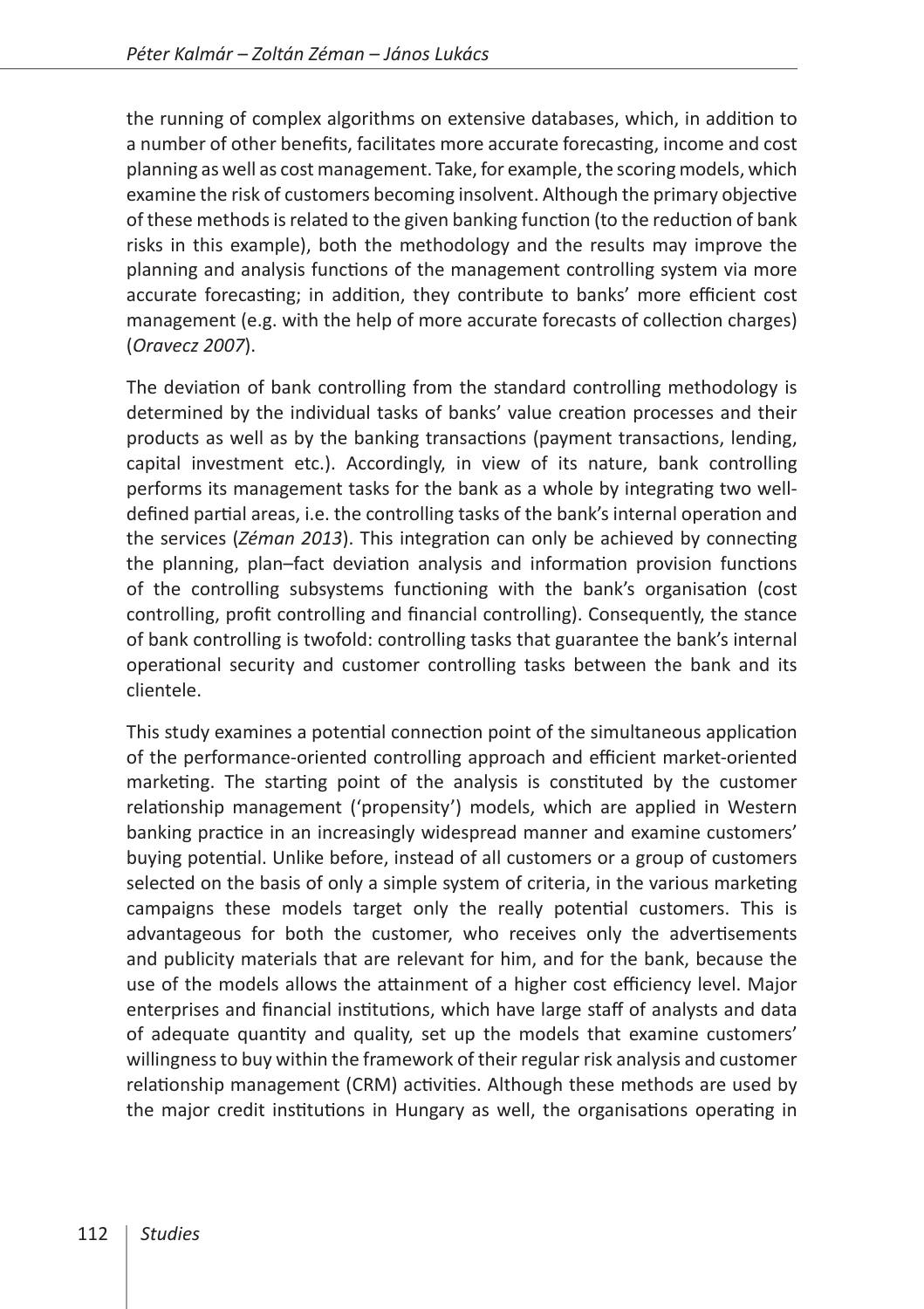Western countries typically apply higher-standard statistical methods in a wider range, in several areas of business activity. The regression models that examine estimated willingness to buy estimate the probability of a certain activity (for example, in the case of a bank, the probability of applying for an account, loan, etc.) to be carried out by those subject to the study on the basis of earlier (often several years old) data. This allows banks to attain a similar level of sales by the targeted involvement of a narrower range of customers, compared to involving all existing customers in the given campaign. As a result, it becomes possible not only to reduce a part of the marketing costs, but also to reduce them to an optimum level from an economic point of view, depending on the sales and customer strategy. In addition to the direct economic benefit, these regression models may provide valuable information for the annual strategic planning. Banks and credit institutions both in Hungary and abroad are starting to realise that identifying and quantifying the factors that influence customers' willingness to buy as well as the utilisation of the results of regression models, for example with the help of linear programming, allows marketing controllers to prepare more accurate sales projections as well as optimised cost planning. From a scientific point of view, the examination of the factors affecting willingness to buy on the basis of an extensive sample and the valuable insight into the current trends of the behaviour of bank customers can be considered significant.

As part of a comprehensive research examining the marketing controlling phenomenon, in this study the authors present the analysis of 14 regression models (implemented in business practice as well) which examine willingness to buy and were prepared at three market-leading retail banks in the United Kingdom, as well as the analysis of the output/explanatory variables of these models. The models were prepared during the past 5 years, using the data of nearly 25 million customers. The models primarily aimed at existing customers' willingness related to the buying and repeated buying of instant access,<sup>2</sup> fixed term<sup>3</sup> and ISA (tax-free, fixed term 'individual savings account')<sup>4</sup> type savings products.

In order to understand the factors that affect customers' willingness to buy, it is important to examine the level and background of the interaction between customers and financial institutions. In the services sector, especially in the case of confidential services, such as financial services, it is essential for all organisations to maintain the standard of customer relations, to handle the services and

<sup>&</sup>lt;sup>2</sup> Equivalents of instant access type products in Hungary: short-term deposits; savings accounts with higher sight interest rates; and investment accounts (usually current accounts tied to money market mutual fund shares).

<sup>&</sup>lt;sup>3</sup> Fixed term type products are primarily known in Hungary as long-term bank deposits.

<sup>4</sup> ISA type products can be compared to the long-term investment accounts.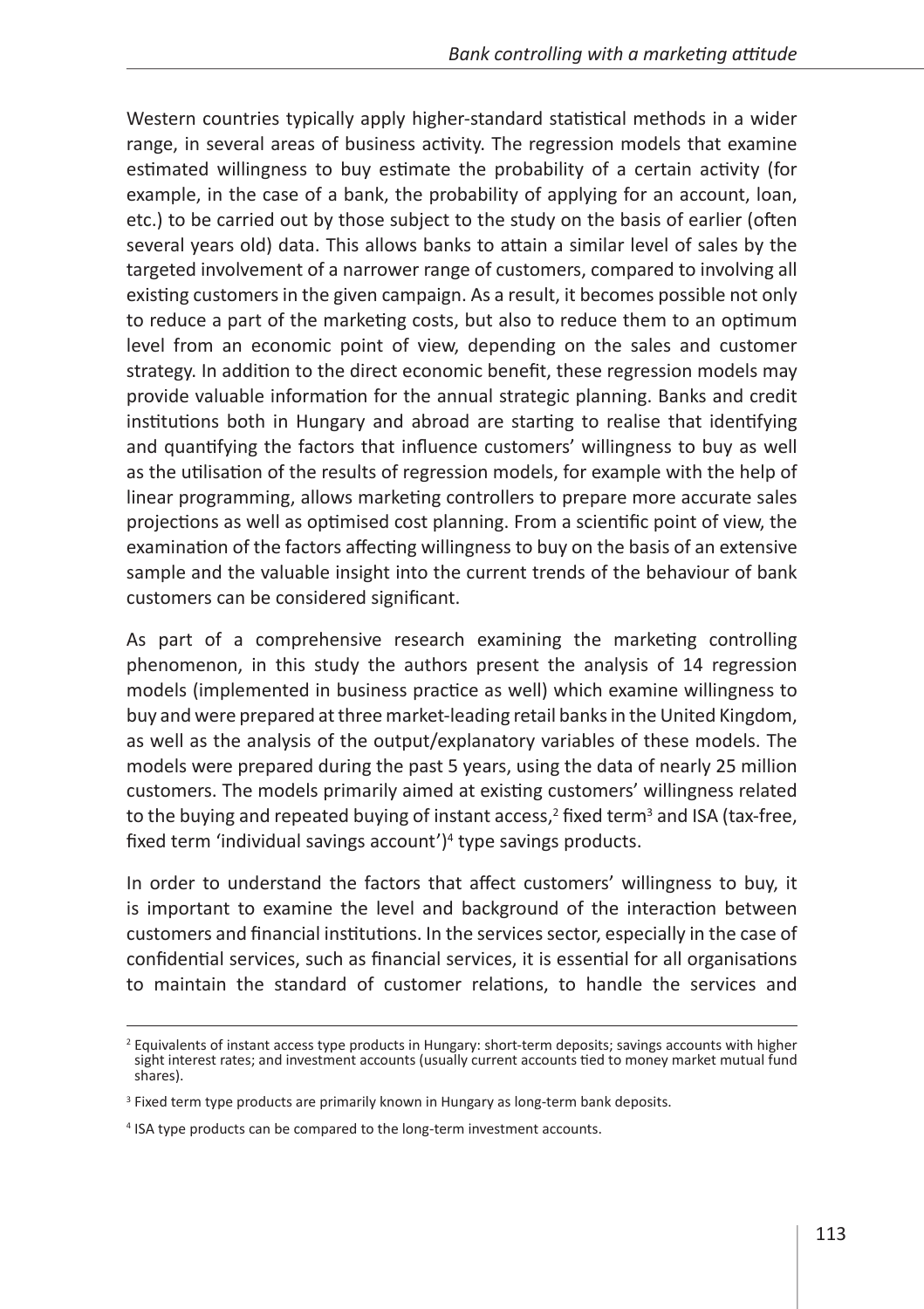complaints as well as to operate customer-oriented, value-creating processes and marketing. The various organisations establish relations with their customers primarily through their products/services and relationship marketing activity. *Berry (1983)* identifies relationship marketing as a course of actions of crucial importance, whose aim is to *'establish, maintain and develop customer relations'*.

In their comprehensive study, *Neto et al. (2011)* examine the three levels of relationship marketing: *(i) Retention Marketing*': with the help of financial incentives; *(ii)* '*Personalised Services'*: social and financial relations; *(iii)* '*Relationship consolidation with structural links'*: by making the services valuable for the customer.

Based on these is the highest level of relationship marketing, where *'the switching cost is high and senseless'* for the customer. The study also points out that this level may primarily be reached with the help of information technology. The spreading of information technology allows banks to get to know and understand their clients better, which may even lead to the creation of services meeting customers' individual demands. This contributes to customer loyalty, which is essential for *'strong customer relations [...] and repeated product purchase'* (*Dick– Basu 1994*). And strong relations are vital in the present consumer environment (*Alnsour 2013*).

Nowadays, one of the most efficient and most valuable business and relationship marketing 'tool' is customer relationship management (CRM), (*Kaur 2013*). Certain authors consider customer relationship management as a *'key to organisation survival and customer loyalty'* (*Anabila 2013*). In any case, the loyalty-increasing effect of CRM and its impact on profit are indisputable. At the same time, the most optimal result can be achieved if organisations implement the results and procedures of marketing and CRM in the goal-oriented controlling (*Gaál 2007*) practice as well that focuses on cost and income statement, thus creating costeffective procedures that have scientific bases (for example in the areas of planning and plan–fact analyses).

The literature also contains numerous efforts aimed at the scientific examination of customer profiles and the identification of key factors that affect customers' purchasing decisions concerning a given product, such as Gilberto's conventional mortgage refinancing model from 1989 or the regression model of *Neto et al. (2011)* that estimates the propensity to end accounts. In this study, the authors wish to examine the factors that affect the willingness to buy bank savings products following the methodological rules of the aforementioned models.

In this study, in the course of constructing the models, the primary ultimate business objective was to use the models in real sales campaigns with the intention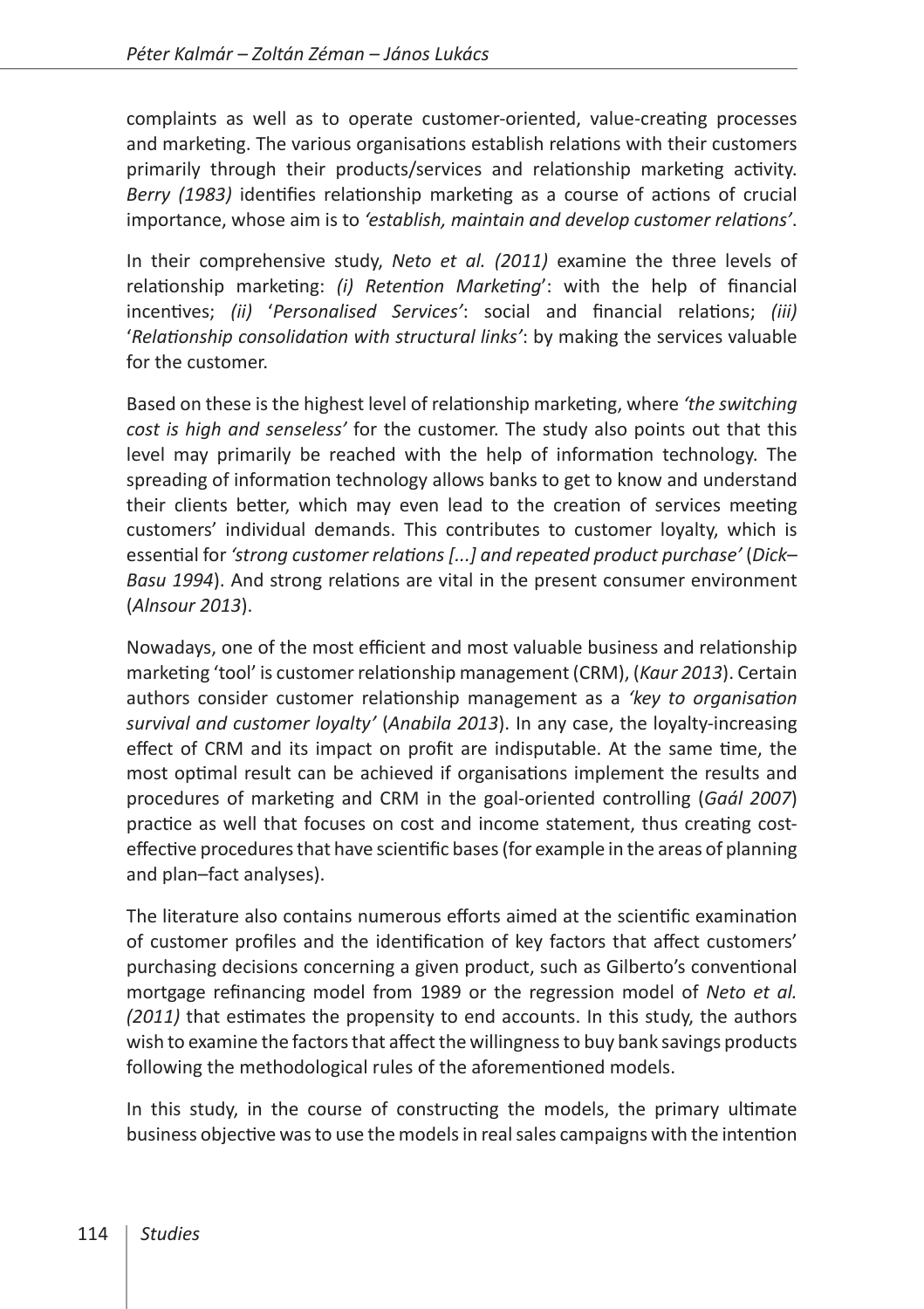to elaborate, in addition to the selection criteria of the existing direct marketing system, a selection procedure that gives a more precise estimate of willingness to buy. With the help of the more precise estimation, the new procedure proposes the involvement of only those customers in direct marketing whose willingness to buy is higher than in the case of random selection.<sup>5</sup> The secondary business objective was the streamlining of existing product sales forecasts and annual financial planning. Credit institutions intended to use the results of the models and the estimation function of the models for the preparation of more accurate sales projections and related cost projections within the framework of annual financial planning. The scientific goal of the study is to explore the factors that affect the purchase of bank products, the weight of these factors and the direction of influencing, as well as to call attention to a potential development possibility of the methodology of controlling. Earlier data series as well as the subsequent evaluation of campaigns were used for the verification of the models.

#### **2. Material and methodology**

This study is based on the 14 regression models that examine willingness to buy and were prepared by the authors at three market-leading<sup>6</sup> retail banks in the United Kingdom. The models were prepared during the past 5 years, using the data of nearly 25 million<sup>7</sup> customers. The models aimed primarily at existing customers' willingness related to the buying and repeated buying of instant access, fixed term and ISA ('tax free, fixed-term' Individual Savings Account<sup>8</sup>) type savings products.

Data: For a model, the current holdings of an average 7.5 million customers were used.<sup>9</sup> The variables that constitute the basis for the models were compiled on the basis of the data of the 12 months preceding the campaign period. These variables can be classified into 8 main categories: *(i)* demographic variables (age, gender, marital status, geographical location, etc.), *(ii)* relationship with the credit institution (length of the relationship, number of products, marketing segmentation, etc.), *(iii)* products possessed (products possessed earlier and at present, active product categories, etc.), *(iv)* behaviour (product use, transaction patterns, balance categories, etc.), *(v)* channel use (preferred channels, accountopening, transaction channels, etc.), *(vi)* external customer segmentation (e.g.

<sup>&</sup>lt;sup>5</sup> As no similar method existed before, all sales within the given decile that are additional compared to the random selection can be considered advantageous from the bank's point of view.

<sup>&</sup>lt;sup>6</sup> The three banks accounted for nearly 17% of the estimated total household savings market in 2014. (Source: https://www.bba.org.uk/wp-ontent/uploads/2014/06/BBA\_Competition\_Report\_23.06\_WEB\_2.0.pdf)

 $<sup>7</sup>$  By the 25 million customers the authors mean the total clientele of the three banks.</sup>

<sup>8</sup> For more information on the ISA – Individual Savings Account – see the site of HM Revenue & Customs. (<http://www.hmrc.gov.uk/isa/index.htm>)

 $9$  Examining 5 years, in the case of the 3 products and 14 models it means nearly 25 million different customers.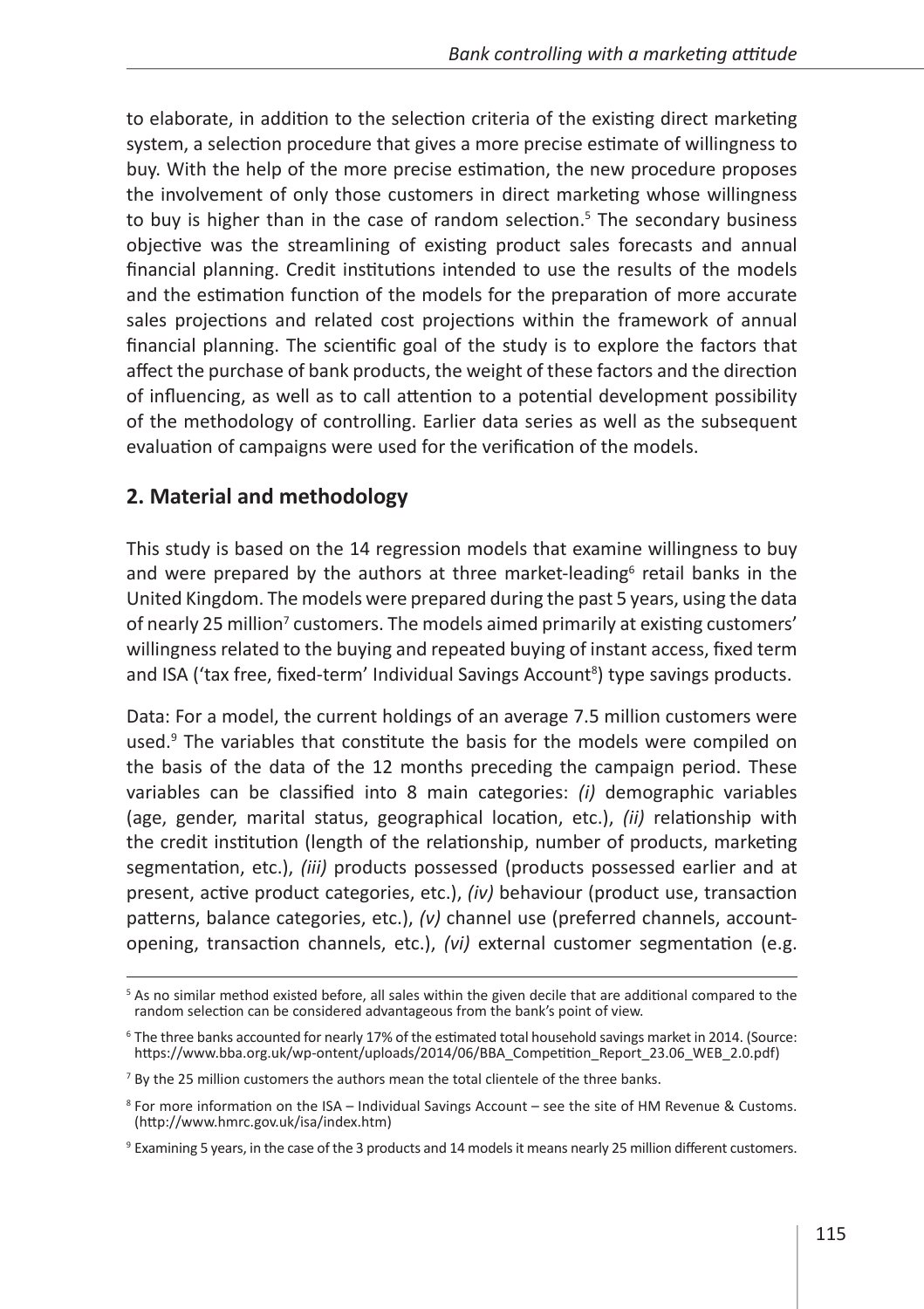ACORN<sup>10</sup> or MOSAIC,<sup>11</sup> category system), *(vii)* risk segmentation (standardised information provided by external service provider, etc.), *(viii)* current and future customer value (customer profitability, NPV, buying potential, etc.).

Statistical methodology applied: For the individual models, the methodology of logistic regression was used, $12$  as the models basically examine the likelihood of occurrence of a dual outcome event (in this case the purchase of a given product). *Figure 1* details the standardised process of preparing the model designed for the study. As a first step, the nearly 900 variables (which is the average number of variables on the basis of the 14 models) needed for the regression model



<sup>&</sup>lt;sup>10</sup> For more information on the ACORN type customer segmentation see the official website of the organisation called CACI. (*<http://acorn.caci.co.uk/>*)

 $11$  For more information on the MOSAIC type customer segmentation see the official website of the organisation called EXPERIAN. (*<http://www.experian.co.uk/business-strategies/mosaic-uk.html>*)

 $12$  As the dependent variable is dichotom, in the course of preparing the model the authors presumed that the explanatory variables have an effect on the likelihood of occurrence of the result.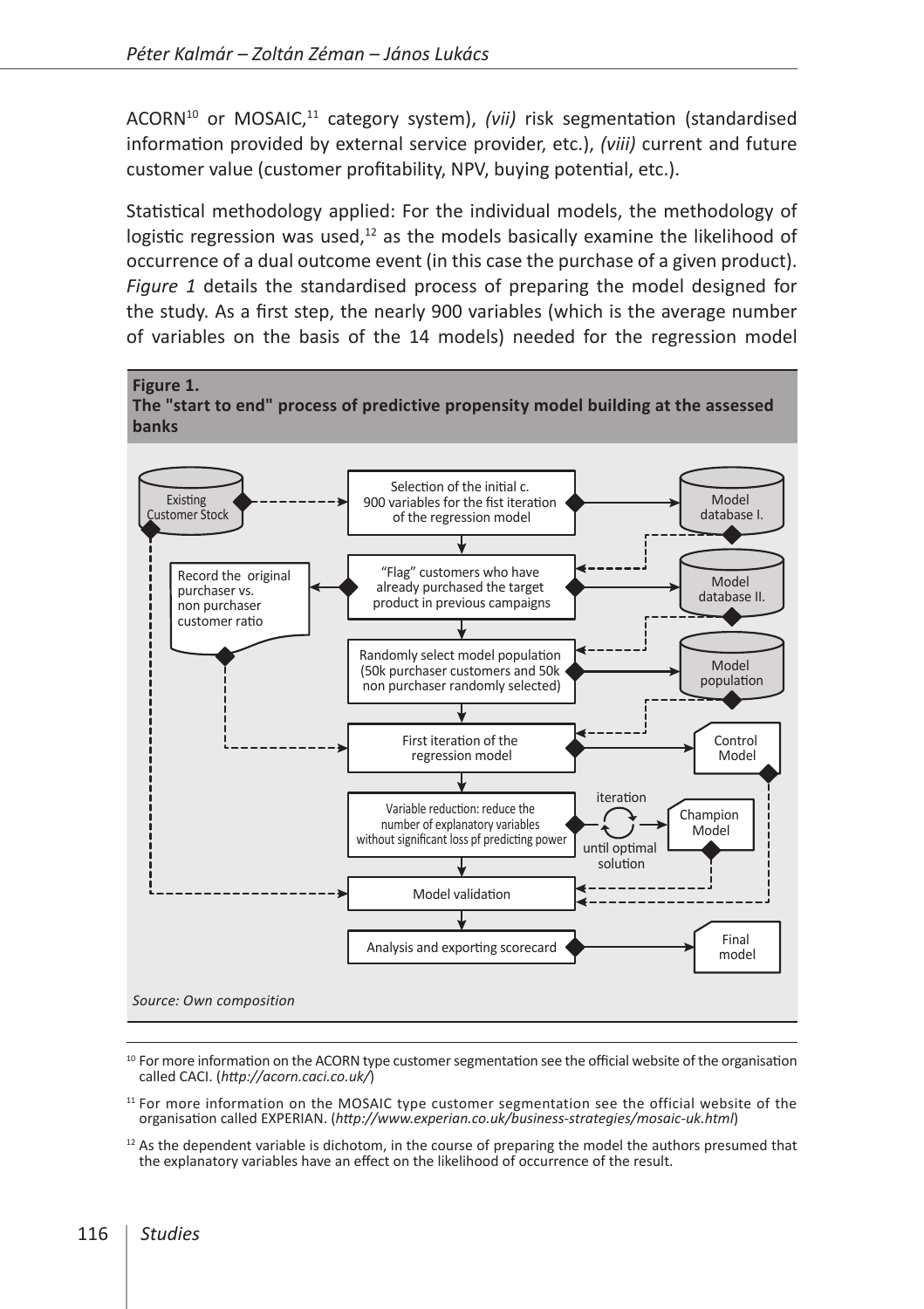are formulated with simple data mining methods. There are several possible approaches in this step. For mapping the latent structure among the variables, the authors propose the application of data-reduction multivariate methods (such as main component analysis or factor analysis). These methods help in exploring latent factors that can be formed from groups of variables that are in closer correlation with one another. The new variables created in this way can be used in the model. Another possibility is the involvement in the initial model of all the available variables that are logically relevant in terms of the given subject, which, depending on the number of elements, may require significant calculation and IT capacity. For the interpretability of the results of regression models, it is important to rationalise the number of variables. At the same time, upon forming the variables it is important to take into account that in the case of logistic regression, if we wish to involve in the analysis a categorial explanatory variable that contains more than 2 categories, we have to form different categorial groups from that variable with the help of so-called 'dummy' variables. In many cases (e.g. in the cases of variables that examine the value of transactions, income and asset portfolio) the authors formed several binary variables that examine each category separately, which resulted in a relatively high number of initial variables.

The second phase of model construction begins with forming a randomly selected population. It was primarily necessary in order to reduce the time of processing (the authors used the SAS<sup>®</sup> Enterprise Miner<sup>™</sup> 5.1 version for constructing the models). For most of the models they randomly selected 50,000 customers who had already bought similar products in an earlier campaign and 50,000 customers who had not. Then, taking account of the original distribution and with the involvement of the whole stock of variables, the control model is formed by using a range of CHAID (Chi2 Automatic Interaction Detector – multivariate recursive classification method) decision trees and logistic (logit) regression models. The following mathematical base model is used during the calculations (*Campbell 2004*):

$$
\ln \frac{P(Y=1|x_i)}{1-P(Y=1|x_i)} = \ln \frac{P(Y=1|x_i)}{P(Y=0|x_i)} = a + \sum_{j=1}^{m} b_j * x_{i,j}
$$
(1)

where Y = target variable; a = constant value, taken when Y=0; b<sub>i</sub> = the j<sup>th</sup> the vector of the independent variable;  $x_{i,j}$  = the value of the j<sup>th</sup> attribute of the i<sup>th</sup> individual; m = number of attributes

The third phase of model construction comprises the reduction (optimisation) of the number of variables and the verification of the estimating power of the models. In the first step, the verification of the created model within software is carried out. For the verification, the control model is taken as a basis, because it is the one that is able to explain the target variable to the greatest extent. During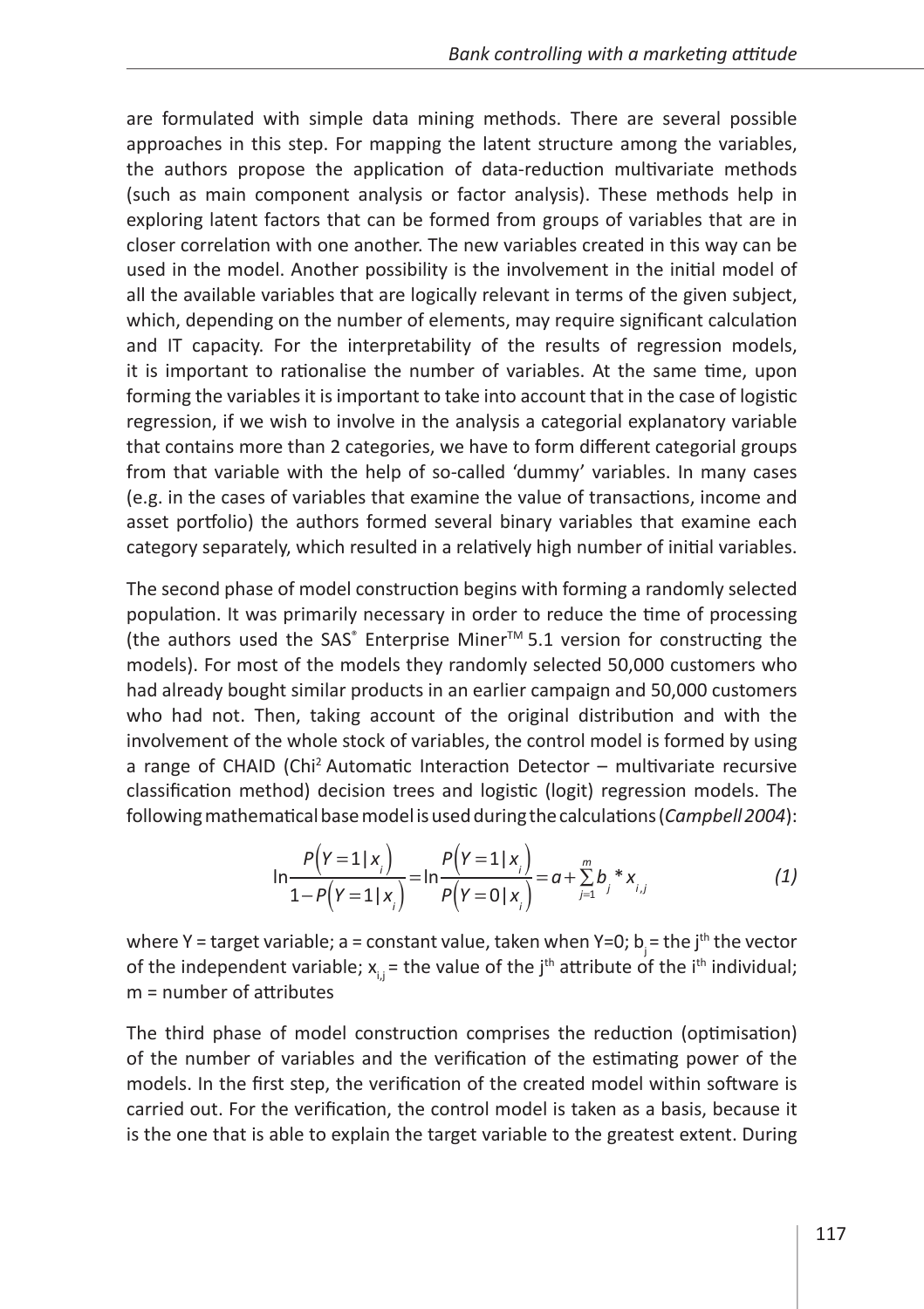the various iterations, the number of variables<sup>13</sup> is reduced (using a 'stepwise' method) in a way that cumulative profit should not decline significantly.14 Although the models are constructed with the help of the statistical software, subsequent tuning by analysts is indispensable so that the result of the produced model can be interpreted along the strategic objective. The model often involves more variables in the analysis than necessary, and thus it may be necessary to combine certain variables or ignore some of them based on analysts' decision, if this does not significantly affect the cumulative likelihood of purchase.<sup>14</sup>



<sup>&</sup>lt;sup>13</sup> A condition of variables' remaining in the model is that the value of the F-proof must not exceed the level of 0.05.

<sup>&</sup>lt;sup>14</sup> During the analysis, the authors took into account that the primary objective of the models is to increase the efficiency of sales and thus to optimise costs; accordingly, the manageability and interpretability of the final model were also important aspects. The authors set the minimising of explanatory variables as an aim, in addition to determining that, compared to the initial model, the decline in profit attained in the first decile of the final model may not exceed 5%. A further criterion was that the performance of the initial model (AUC – Area under curve) may not be less than 70%.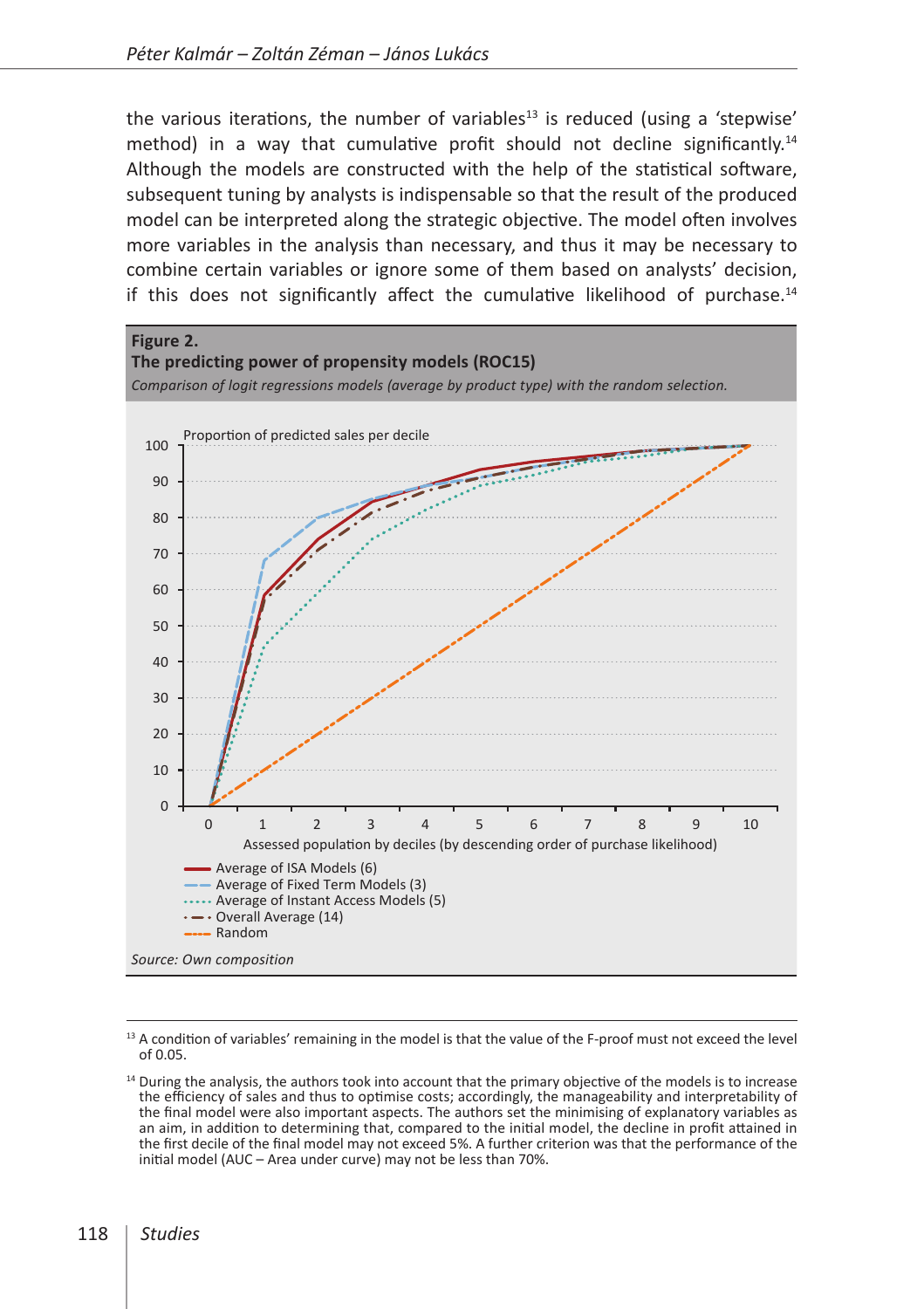As a result of the model, the estimated additional sales are stated by deciles, in a cumulative manner. In the analysis, the authors used the ROC<sup>15</sup> curves to depict the differential ability of the models. *Figure 2* shows to what extent (averaging by product type) the individual models are able to estimate the likelihood of the occurrence of a given event compared to random selection. It becomes possible to compare model performances on the basis of the size of the area below the graph (AUC – Area Under Curve).

If the number of variables is optimal (minimal number of variables without a significant<sup>14</sup> decline in profit), the regression equation (model scores/scorecard) is exported and further verified. As a second step, the model data are tested on the basis of earlier campaign data not used for the construction. Typically the data of 6, 12 and 18 months are included, because older data cannot be considered relevant as a result of significant differences in market conditions. If the data of the model are stable, the final verification of the model is conducted with the help of the estimation of the willingness to buy of the current clientele on the basis of the regression equation, using statistical software (the authors used the SAS $\degree$  Enterprise Guide<sup>™</sup> 4.1 version). If there is no significant<sup>16</sup> deviation between the distribution measured at the beginning of the model from the new, dotted distribution originating from the current stock, it is possible to use the model for business purposes. The models prepared can be used in new campaigns, although it is always necessary to check how the explanatory power of the models changes, and a new model has to be constructed if necessary.

### **3. Results**

In the current banking practice, campaign budgets are prepared at the beginning of the year on the basis of previous years' experience and data, the strategic objectives and inflation. In the case of the banks under review, the practice was that in each campaign they targeted only 30–40% of a given product's clientele with direct marketing tools (e.g. letter, e-mail, phone call, etc.). The models helped this selection process by ranking the customers on the basis of their willingness to buy related to the given product compared to the random selection. As a result, banks can inform that 30–40% where the probability of purchase is the highest, thus attaining a higher level of cost efficiency. *Figure 3* shows that in terms of the primary ultimate business objective, 11 of the 14 models prepared by the authors

<sup>&</sup>lt;sup>15</sup> Receiver Operating Characteristic

 $16$  In the case of the models used for the study, the distribution of the population under review and of the original population have to reach an at least 0.7 correlation level in any case, depending on the likelihood of purchase and the explanatory factors. In the event that the correlation of distributions had not reached the given level as a function of a factor, further examination of the given explanatory variable was necessary.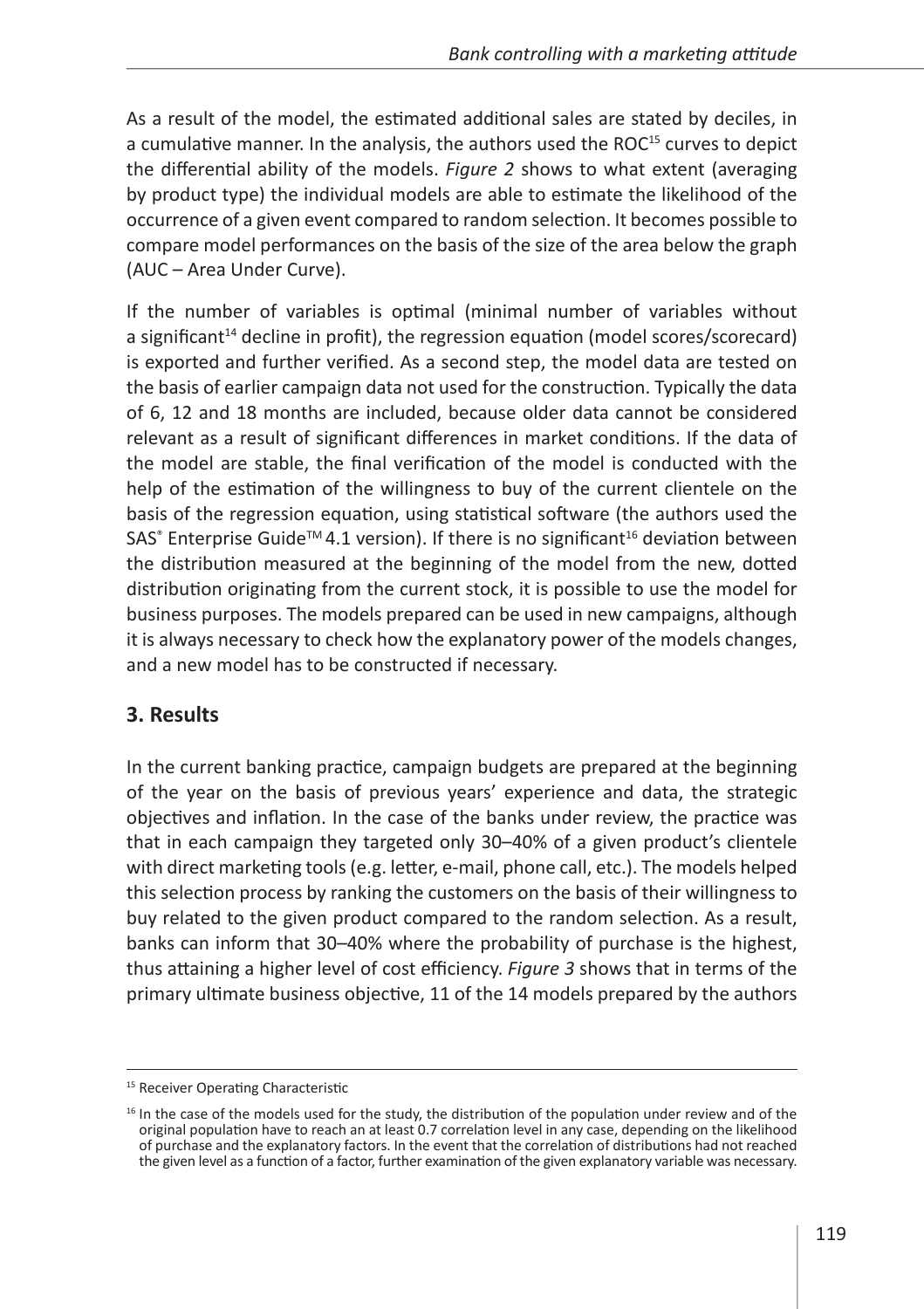

resulted in significant<sup>17</sup> additional sales in the first three deciles, while the other 3 models in the first four deciles.

On the basis of the models prepared, instead of a pre-determined appropriation, for banks it is worthwhile to involve new customers in the case of each additional spending until they are able to involve a customer whose likelihood of purchase at least corresponds to the likelihood upon random selection (assuming that the selection of customers is carried out in a declining order of likelihood of purchase).

In addition to the primary business objective, based on the variables included in the model it becomes possible to formulate the profile of the potential customer regarding the various products. This is especially important during product planning and the planning of annual product sales. *Figure 4* presents the variables of the 14 models summed up by product types and their average impact on the models.

<sup>&</sup>lt;sup>17</sup> All additional sales potential identified compared to the random selection has to be recorded as positive result in the given decile. In the case of the credit institutions under review, product managers classified all additional likelihood of sales as significant that resulted, compared to random selection, in an at least double likelihood of purchase in the case of 30% or 40% of all customers.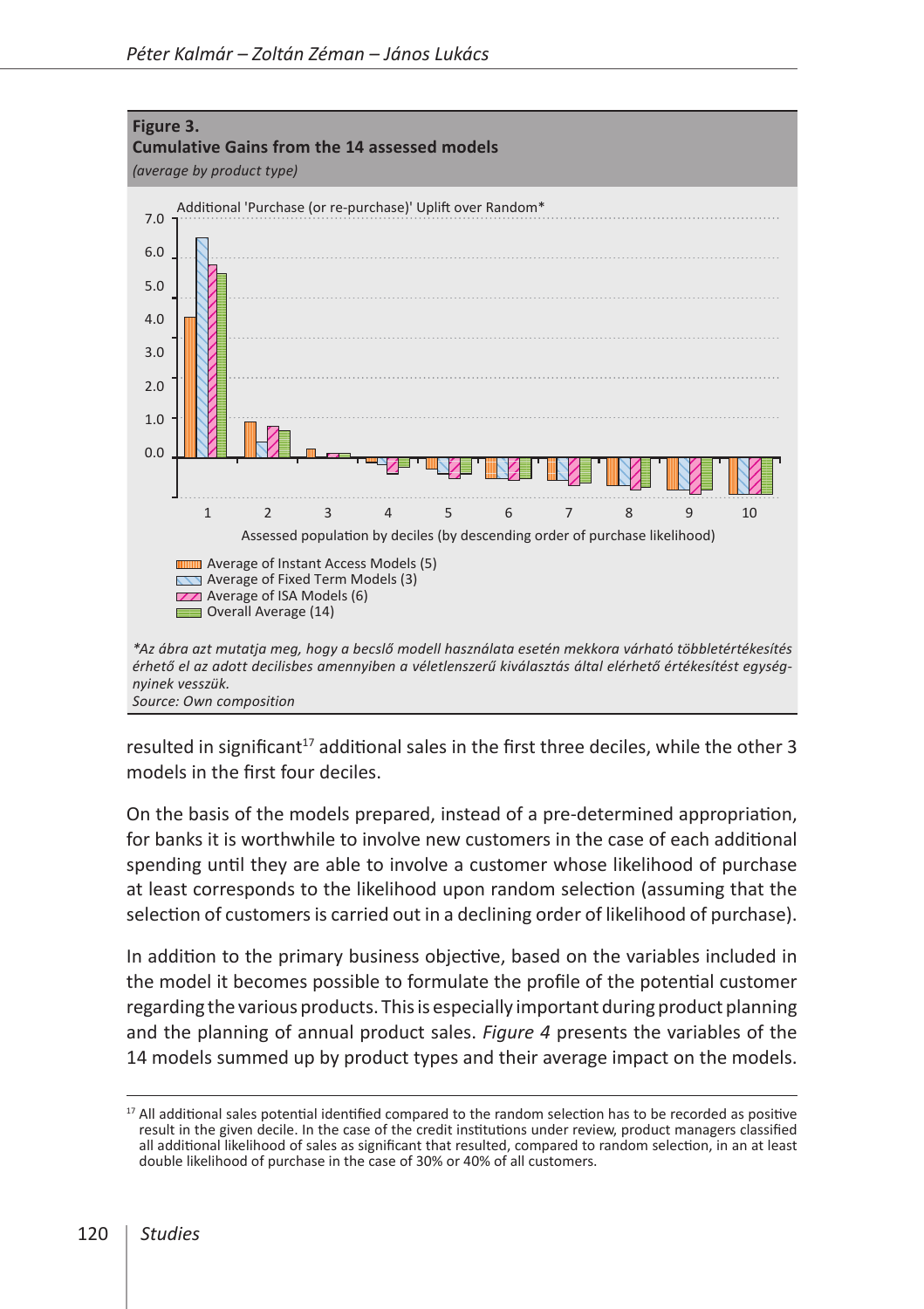Based on their occurrence in the various models, the variables can be divided into two groups: *(i)* common factors that are present as explanatory variables in at least two types of products; *(ii)* savings product specific factors that belong only to one given product model.

**Table 1.**

| Key factors of product purchase / re-purchase propensity<br>(average by product type) |                                        |                                    |                             |                                         |
|---------------------------------------------------------------------------------------|----------------------------------------|------------------------------------|-----------------------------|-----------------------------------------|
|                                                                                       | Weight and direction of impact in      |                                    |                             |                                         |
|                                                                                       | <b>Instant Access</b><br><b>Models</b> | <b>Fixed Term</b><br><b>Models</b> | <b>ISA</b><br><b>Models</b> |                                         |
| Lifestage category / External consumer segment                                        | 40%                                    | 28%                                | 23%                         | Common Variables                        |
| <b>Customer Age</b>                                                                   | 8%                                     | 15%                                | 41%                         |                                         |
| Number of other savings products                                                      | 5%                                     | 4%                                 | 7%                          |                                         |
| Average Savings Balance (3months)                                                     | 2%                                     | 24%                                |                             |                                         |
| Average Current Account balance (3months)                                             |                                        | 5%                                 | 4%                          |                                         |
| <b>Online Banking Usage</b>                                                           | 22%                                    |                                    | 18%                         |                                         |
| <b>Customer tenure</b>                                                                | 3%                                     |                                    |                             |                                         |
| Current Account Direct Debit volume                                                   |                                        |                                    | 3%                          | Savings Product Type specific variables |
| Credit product held                                                                   | $(-)14%$                               |                                    |                             |                                         |
| Average BACS Transaction value                                                        | 4%                                     |                                    |                             |                                         |
| Number of Dependants                                                                  |                                        | $(-)2%$                            |                             |                                         |
| Risk Grade                                                                            |                                        | 4%                                 |                             |                                         |
| <b>Marital Status</b>                                                                 |                                        | 12%                                |                             |                                         |
| Current Account credit interest earned                                                |                                        | 3%                                 |                             |                                         |

*\* Variables with less than 2% explanatory power have not been added to the table above. Source: Own composition*

Common factors: The factor with the greatest explanatory power is the Stage of life / External customer segmentation. This variable is the result of the regular questionnaire survey of an independent market research firm (CACI, Ebenchmarkers) and of the national census. The data show the various segments of the whole population of the United Kingdom broken down by postal districts, based on an in-depth analysis of demographic, geographical and lifestyle characteristics as well as consumption habits. The real strength of the variable is given by the depth of the insight into consumer segments, which information is not available for banks in any other way.<sup>18</sup>

 $18$  For example, the population is divided into five main categories from 'wealthy achievers' to 'hard pressed'. These variables were created from the data originating from the census and as a result of questionnaire surveys analysing lifestyle and consumption habits, also strengthening the estimation ability of models.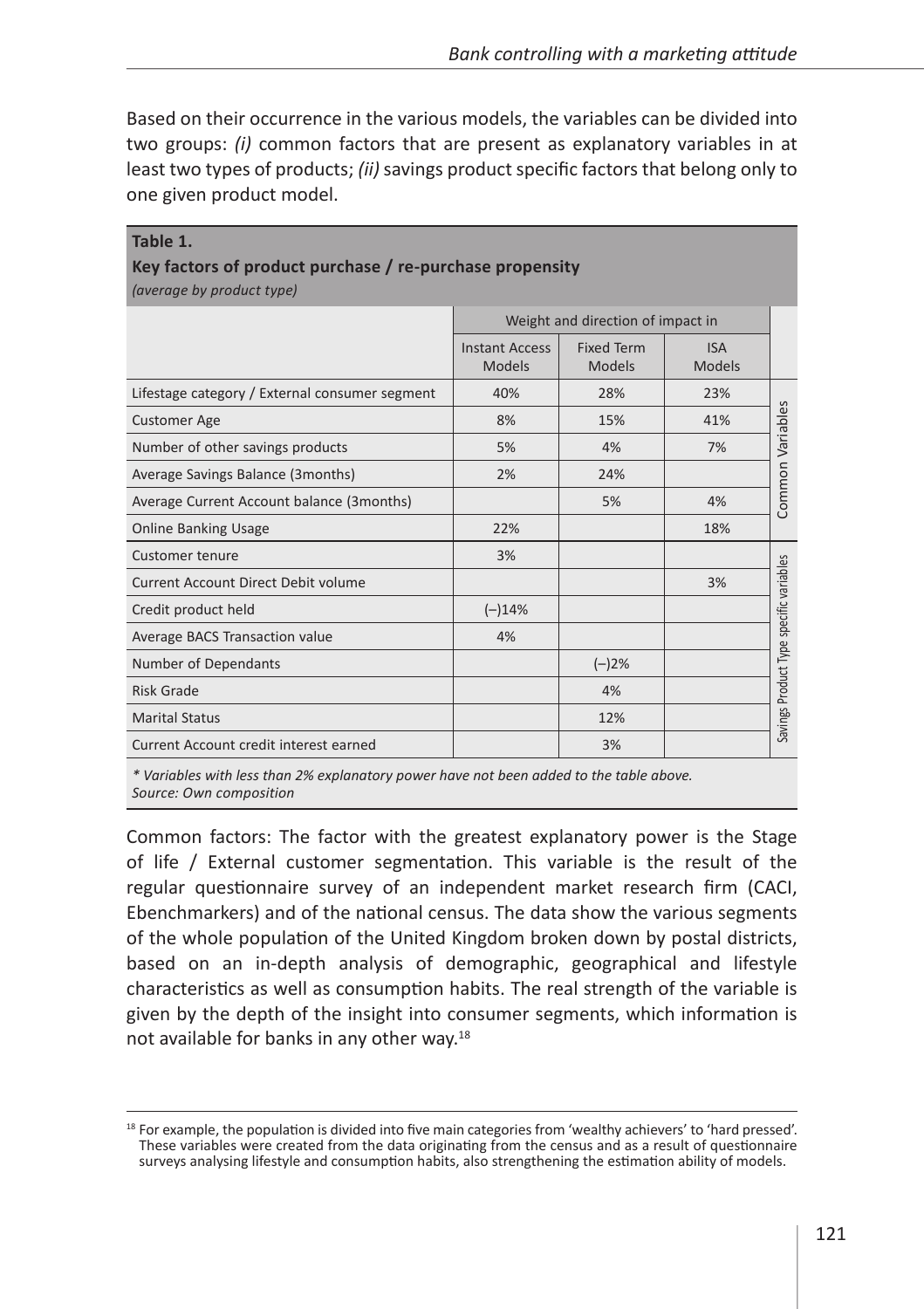The second strongest explanatory factor in the models that examine willingness to buy savings products and willingness to buy them again is the age of the customer. This variable accounts for nearly 41% of the explained portion of the ISA ('tax free, fixed-term' Individual Savings Account) models. The age variable is essential in savings models because it represents the amount of time available for the customer to obtain sufficient funds for living and saving. The preliminary analysis of the models shows that the amount of average savings per customer has a strong correlation with the age of the customer. This is especially perceptible in the case of the ISA models. The essence of the ISA products is that the customer can place new savings on a tax free account up to an annual limit determined by the state. Cumulative savings of previous years can be taken on to this new tax free account upon maturity (for this, it is necessary to buy a new ISA product that is in line with the current conditions and interest rates), or the customer may decide not to buy a new ISA product, but in this case he receives only an annual 0.5% interest premium. Consequently, the more money the customer saved during the years in a cumulative manner, the more interested he is in continuing to keep the tax free savings on a new tax free account that offers the highest yield under the current circumstances and in adding new savings to the account up to the annual limit. Another predisposing factor is the number of other active savings possessed. Although this variable is less relevant, it is able to describe the earlier relationship of the customer with the bank and the extent of market presence.

The savings and current account balance of the three months preceding the purchase of the product is also one of the factors. These variables are good indicators of the existence of the amount intended to be placed on the savings account and of the evolving conscious willingness to save. The last common factor (on the basis of this study) is the use of the Internetbank. This factor has influencing power in the case of the instant access and ISA models, but is not present in the case of fixed term products. The underlying reason is the age profile. While mainly people over the age of 55 (69% of all those who have fixed term products) look for fixed term products, in the case of instant access products the customers most probably (38%) fall in the age group of 25–44 and in the case of ISA products in the age group of 35–64 (83%). Internet use also correlates with the age of customers, but in an inverse proportion.

Savings product-specific factors: instant access product models: in these models, customer relationship lifespan and average current account transactions as explanatory factors play a significant role. Nevertheless, of the product-specific factors, loan product possession had the most significant impact. Particularly strong correlation is shown by the presence and magnitude of the overdraft facility and the size of credit card debt. The negative impact on the model clearly shows that the magnitude of the loan is inversely proportional to the customer's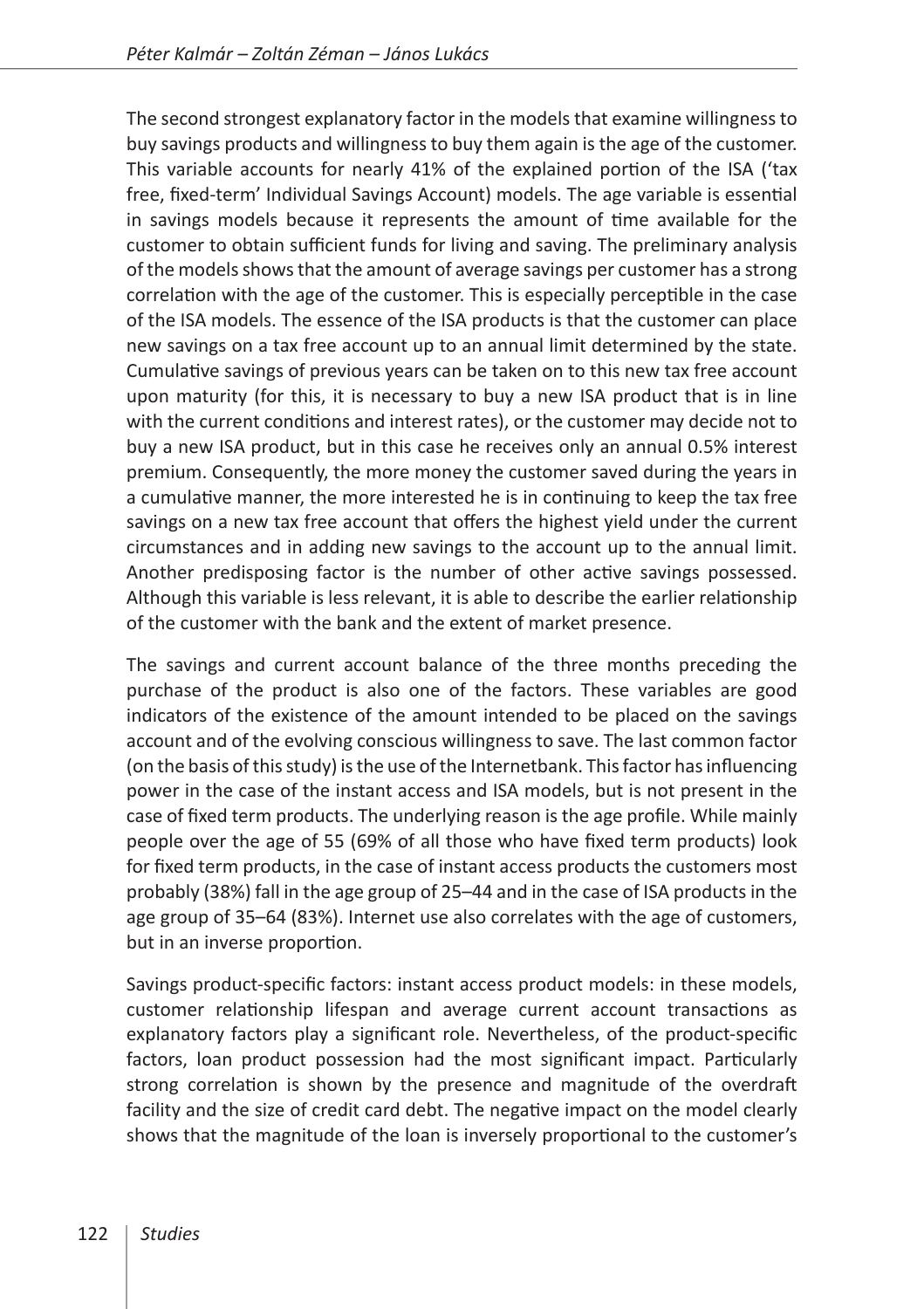willingness to save (perhaps in this case it is more appropriate to use the term 'ability to save'). This factor is significant in instant access models because the target age group of this product and of the loan products is basically the same.

Fixed term product models: fixed term products are basically related to a given stage of life, thus the factors with the greatest impact are the ones that characterise the profile of the stage of life, such as the number of dependants, marital status, risk rating, etc. The models reveal that these products will most probably be purchased by older couples who do not live in the same household with their children any longer, the customer does not have active loans and belongs to a good debtor risk category. Due to the basically low current reference interest rates, the choice of bank interest rates is relatively narrow for customers. The interest rate dispersion of demand deposit products offered at present in the UK market is low. Accordingly, it is clearly visible from the models as well that price sensitivity (interest rate sensitivity) is not strongly represented in the models. The only product type is the fixed term product where this size of interest rate appears among the explanatory variables. Depending on the maturity, the dispersion of reference interest rates is greater here, which clearly indicates stronger competition. The interest rate sensitivity that appears in the fixed term model corroborates that the customers who look for this product are also aware of the aforementioned competitive situation and their bargaining position.

ISA product models: for these models (based on the average of the analysed 6 models), 93% of the explained proportion can be explained with the common factors that influence the willingness to buy savings products. Another variable, albeit with a low explanatory power, is the number of direct debit orders. The number of direct debit orders is basically a transaction behaviour profile related to a stage of life, showing similarities with customers that buy ISA products in terms of age and customer segment. The following figure summarises the various factors as well as their impact on the models and their direction.

### **4. Conclusions and proposals**

In our opinion, the analytical processes created during the preparation of the model and their results can be utilised at several levels: *(i)* In a direct manner, as parts of sales campaigns, they can be cost-effective and efficient tools for compiling the target group of customers. *(ii)* At the same time, in addition to the marketing function, in their present form the models are able to prepare more accurate product sales forecasts as well. This may improve the efficiency of the planning function of controlling to a great extent. In our opinion, the degree of efficiency of forecasting can be increased with the inclusion of further, mainly non-bank factors/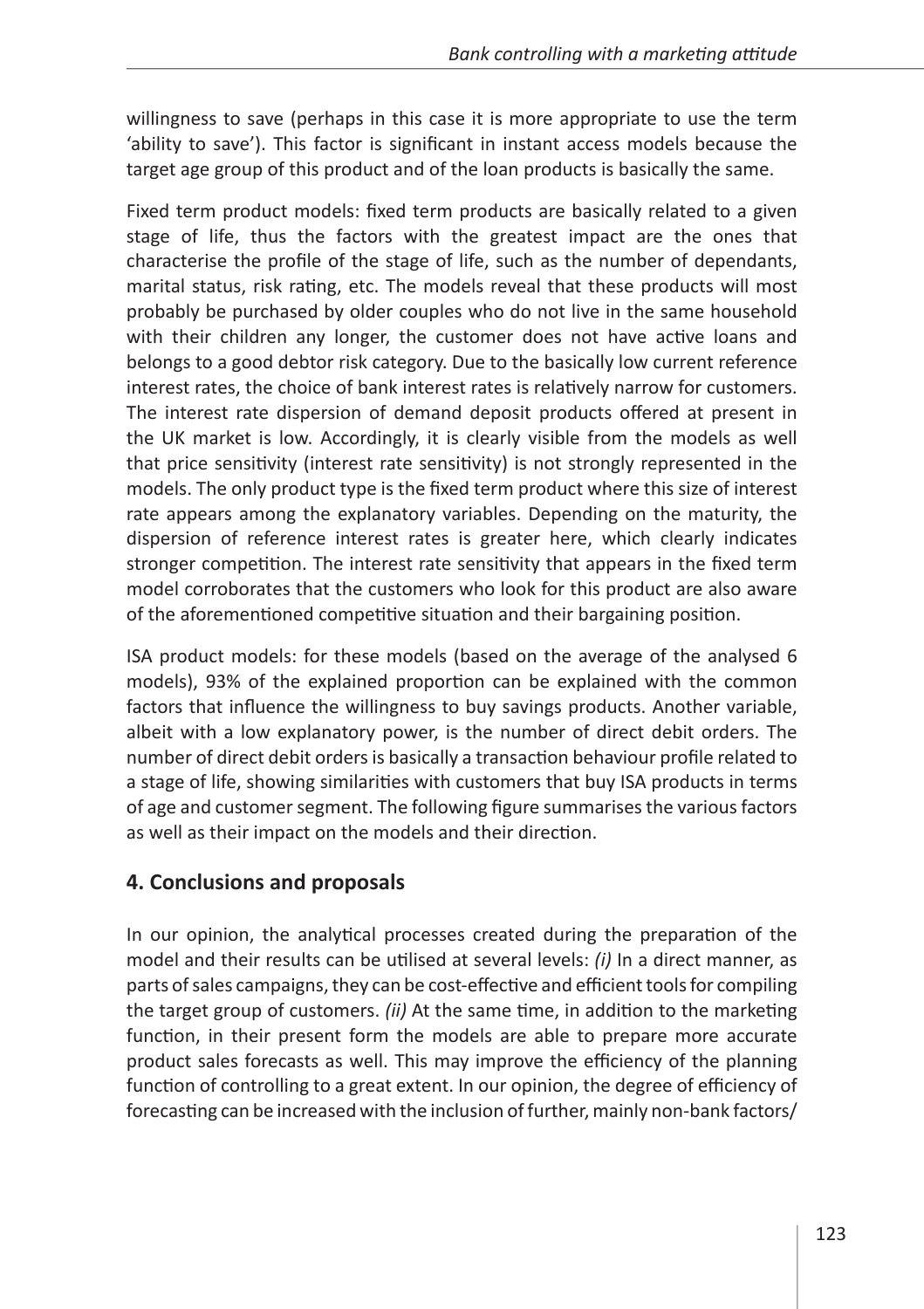variables.19 *(iii)* The models prepared and mathematical and statistical methods in general allow the determination of the optimum level of certain cost categories. For example, instead of the aforementioned simple campaign cost planning process, it becomes possible to determine the optimum number of customers who can be involved in the campaign, which ensures the maximum expected profit for the bank at a given unit cost.<sup>20</sup> *(iv)* In an indirect manner, the models may also serve strategic planning functions. Firstly, the results help decision-makers to better understand the target segment of a product. Secondly, an indispensable condition of determining customer value, which is used increasingly frequently in the banking industry, is the presence of future-oriented indicators that examine willingness to buy, i.e. the potential future value.

In our opinion, the results and the methodological approach can be utilised not only in the banking industry but also in other areas of science and business. Firstly, for controlling specialists responsible for the area of marketing they provide information that allows more accurate planning (*for example they can be parts of the indicators that can be built around the aforementioned variables, reports or the annual sales planning model*), and provide up-to-date insight for business analysts into the area of customer behaviour. Secondly, with this study the authors wish to call attention to the necessity of using up-to-date statistical methods and the results of social science in fields of banking and other services sectors.

The authors propose further analysis of the subject. Firstly, the research can be extended to the data on other countries (e.g. Hungary), and secondly, to other product types (loan products, current account products, insurance products). A possible direction of research is the examination of cultural and social differences as well as of the differences between the customer profiles of the pre-crisis and post-crisis periods.

#### **References**

- Alnsour, M.S. (2013): *How to Retain a Bank Customer: A Qualitative Study of Jordanian Banks Relational Strategies.* International Journal of Marketing Studies; Vol. 5, No. 4; ISSN 1918-719X E-ISSN 1918-7203.
- Anabila, P. Awunyo, D.V. (2013): *International Journal of Marketing Studies.* Vol. 5, No. 1; 2013 ISSN 1918-719X E-ISSN 1918-7203, Published by Canadian Center of Science and Education

 $19$  For example, the given credit institution's market share in the given range of products, customer satisfaction, the dispersion of the product range that is in the market, the relative size of branch use, etc.

 $20$  The number of customers where the unit cost of additional direct marketing coincides with the marginal additional income that can be expected from the additional direct marketing.